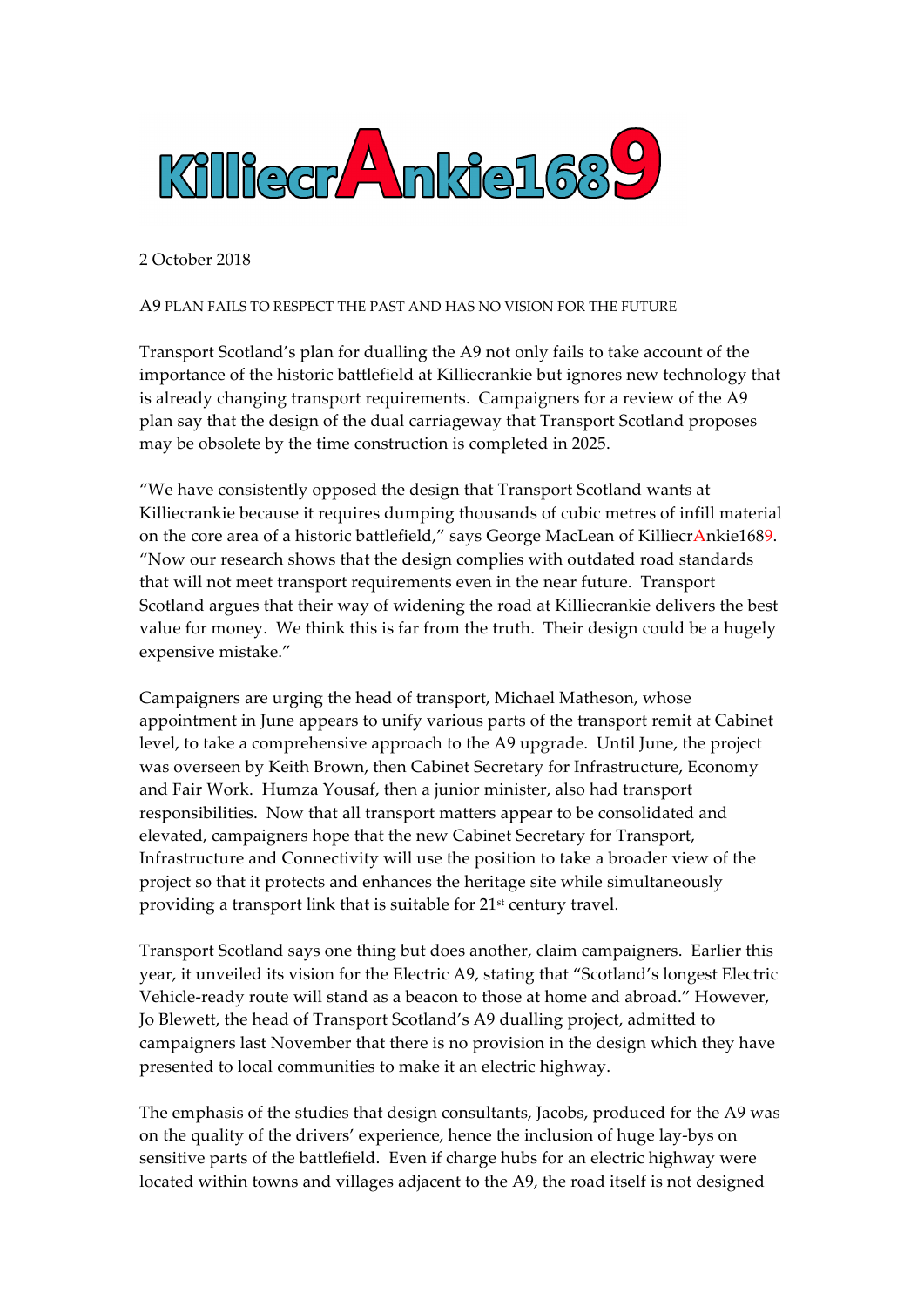for the transport revolution that is already underway. The modelling that was used for traffic forecasting and to demonstrate the economic benefit is based on typical conditions for a 2015 weekday in spring. The model did not incorporate the latest methods of scenario-planning in order to consider future transport opportunities. Transport engineers say that far too much weight has been given to modelling evidence and that predictions will be 'nonsense' if they fail to factor in technology that is changing our travel patterns.

Analysis published by TransportXtra magazine suggests that forecasts for national traffic have tended to overestimate growth over the past 20 years. To optimise the A9 upgrade, campaigners say that Transport Scotland must anticipate all facets of travel needs for the next generation.

For instance, easyJet said last year that it hopes to be flying electric planes on short haul flights within a decade. These will be quieter and cheaper and, with an aircraft range of up to 335 miles, it could mean that a service such as Edinburgh to Inverness becomes the norm.

The flying car has already arrived and although the first model is not for the mass market, it may not take long for this technology to be widely embraced. Uber, for example, intends rolling out an aerial taxi service in 2023 with testing beginning in a couple of cities in the US in 2020.

Later this year, trials are going to take place of convoys of semi-automated trucks on UK motorways. If it works, haulage could be revolutionised. Within a few years there may be long platoons of electric freight vehicles running together with only a single driver or no driver.

According to Jacobs' figures for Transport Scotland, approximately 16% of the current traffic at Killiecrankie is HGVs. The prospect of autonomous vehicle trains demands a re-think of the road design. In his blog of 29 May 2017, Derek Halden, a civil engineer who worked on the original construction of the A9, says that junction configuration would need to be carefully considered to allow vehicles with drivers to merge in and out of lengthy vehicle trains.

It is not just junctions that are affected. Changes in vehicles, technology and demand will impact on every aspect of road building from land acquisition, imprint of infrastructure, lay-by policy and drainage to design of carriageways. In its objection to Transport Scotland's proposal at Killiecrankie, Historic Environment Scotland (HES) questions every one of these aspects on the Killiecrankie battlefield that is listed in the Inventory of Historic Battlefields.

The Scottish Government recognises that transport is changing but Jacobs and Transport Scotland fail to consider the implications in their detailed planning, say campaigners. The government's stated vision is to phase out the need for new petrol and diesel cars by 2032 – only 7 years after the expected completion of the upgraded A9 on which at least £3 billion will have been spent.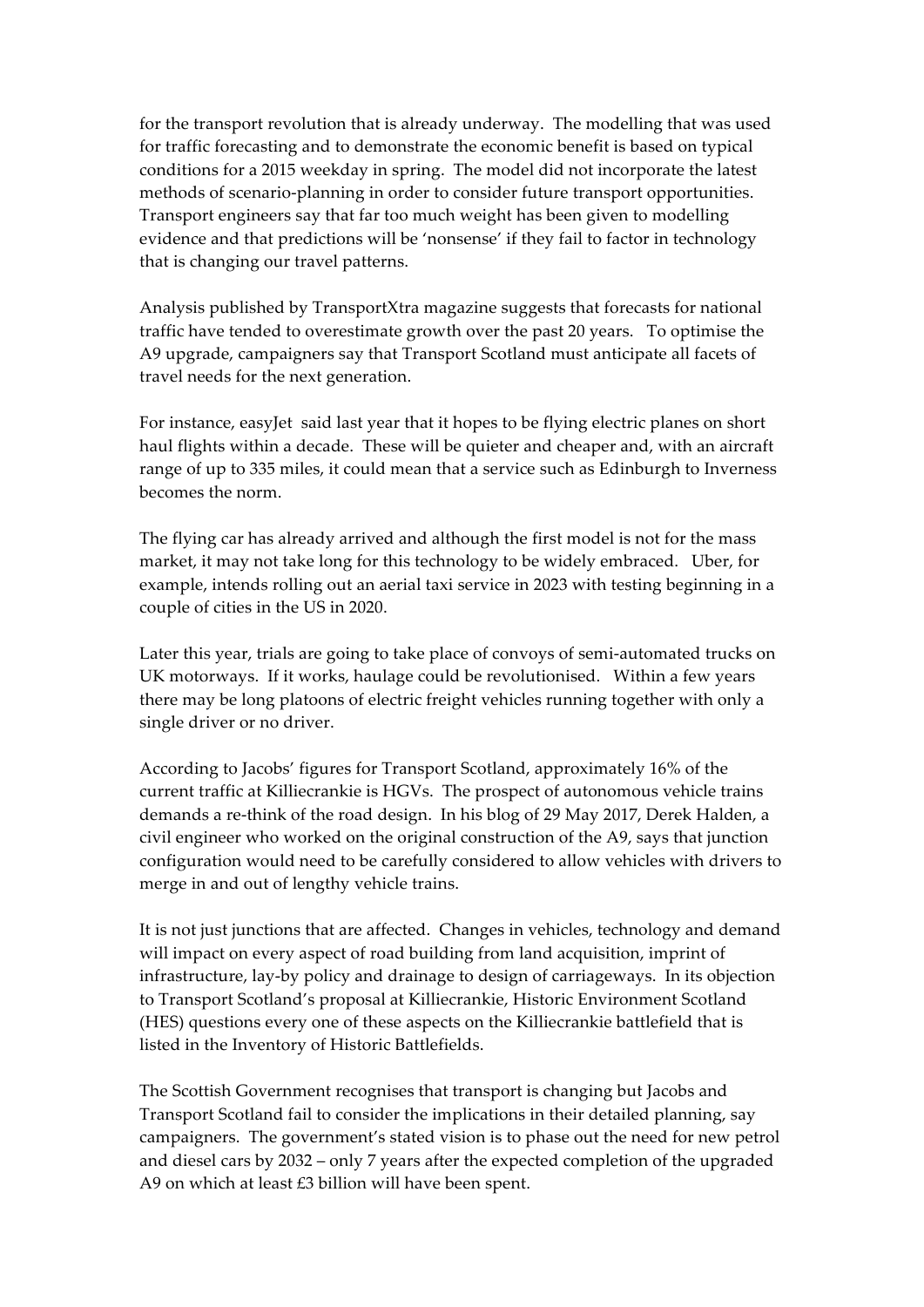"It is already very clear that our grandchildren will not be expecting roads designed for manually driven vehicles with internal combustion engines. Thanks to the decisions in the 1970s and 80s the A9 is well known for being a generation behind the rest of Europe, so why not rethink the current road design specifications and go a generation ahead?" asks Derek Halden in his blog.

The promotion of the transport portfolio to Cabinet level is an opportunity for a senior minister to join disparate aspects of the A9 upgrade. George MacLean says, "Instead of heritage competing with economics, the minister could take this opportunity to promote a broader view and insist that the upgrade respects the past and supports the future."

## **NOTES FOR EDITORS**

- Email: objections@killiecrankie1689.scot
- Phone: George MacLean +44 (0) 7802 833 473
- Read: www.killiecrankie1689.scot
- Watch: https://youtu.be/4Hdi9ZbbUTw
- Twitter: @KilliecrankieA9
- Facebook: Killiecrankie1689

1 Information on the A9 project Killiecrankie to Glen Garry, including the Environmental Statement and draft Road Orders, is available on Transport Scotland's website: https://www.transport.gov.scot/projects/a9-dualling-perth-toinverness/a9-killiecrankie-to-glen-garry/

2 Objections to Transport Scotland's A9 plan at Killiecrankie have been submitted by Historic Environment Scotland, Perth and Kinross Heritage Trust, Cairngorms National Park Authority, Perth and Kinross Council, the Scottish Environment Protection Agency, Killiecrankie and Fincastle Community Council, heritage groups, historians and KilliecrAnkie1689.

3. Charge Place Scotland is a network of electric vehicle charge points developed by the Scottish Government. According to the website, the Electric A9 is "brought to you by Transport Scotland". http://chargeplacescotland.org/electrica9/

4 Details of the modelling that was used by Jacobs for Transport Scotland for traffic forecasts at Killiecrankie are in DMRB3 Chapter 5.3